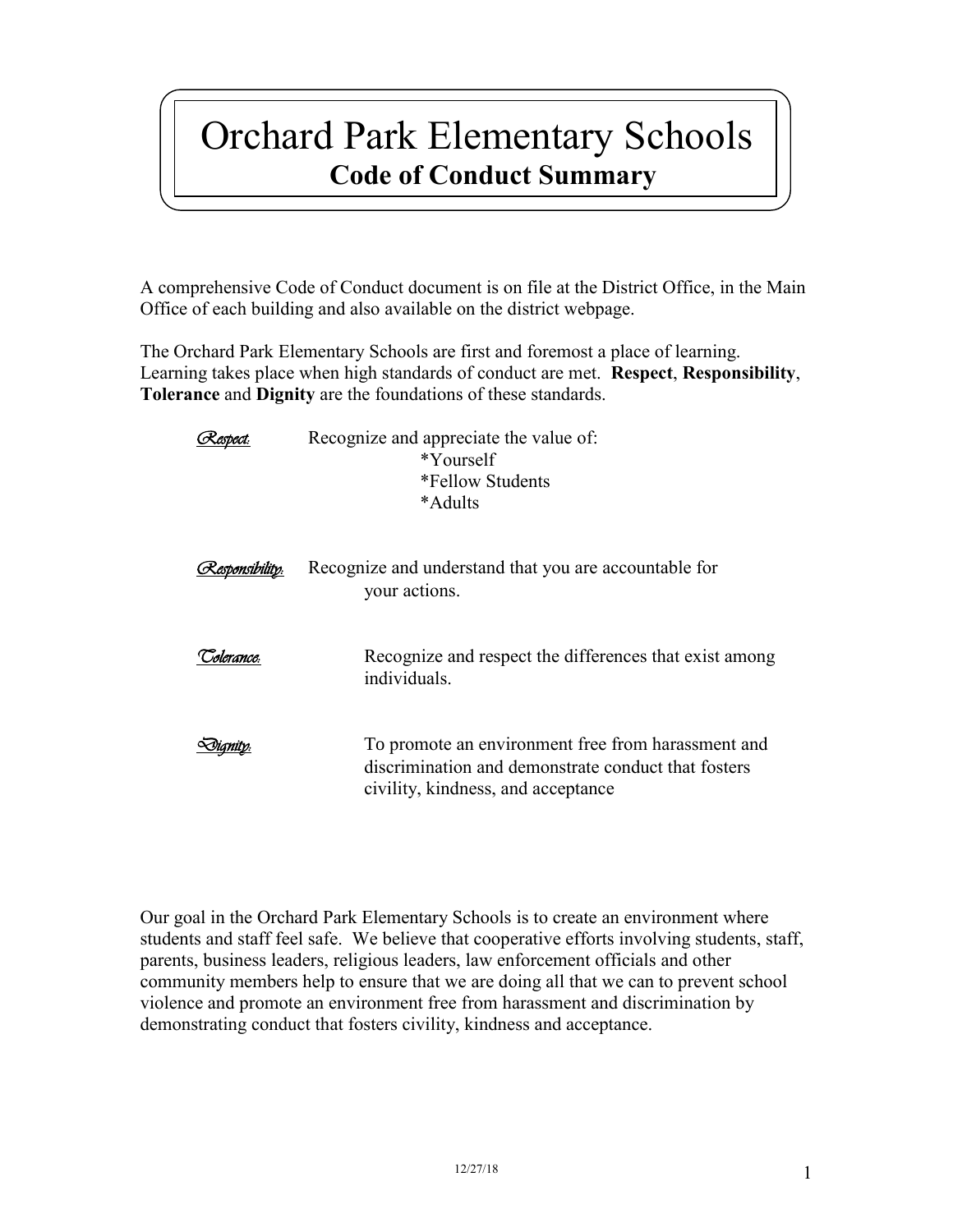## **Definitions:**

Discriminating or harassing any student that creates a hostile environment by conduct or by verbal threats, intimidation or abuse, of such a severe nature that:

> a. has or would have the effect of reasonably and substantially interfering with a student's educational performance, opportunities or benefits, or mental, emotional and/or physical well-being; or

b. reasonably causes or would reasonably be expected to cause a student to fear for his or her physical safety.

**Harassing** conduct may take many forms, including verbal acts and name-calling; graphic and written statements, which may include use of cell phones or the Internet(Cyber-bullying); or other conduct that may be physically threatening, harmful or humiliating. Harassment does not have to include intent to harm, be directed at a specific target or involve repeated incidents. Harassment creates a hostile environment when the conduct is sufficiently severe, pervasive, or persistent so as to interfere with or limit a student's ability to participate in or benefit from the services, activities, or opportunities offered by a school. Such harassment shall include, but is not limited to threats, intimidation or abuse based on a person's actual or perceived race, color, weight, national origin, ethnic group, religion, religious practices, mental or physical disability, socioeconomic status, sexual orientation, gender, or sex.

**Discrimination** – misconduct against any student on the basis of the individual's perceived or actual race, color, weight, national origin, religion, religious practice, age, sex, sexual orientation or disability.

**Violent Threat-** A violent threat is a statement or intent to inflict emotional pain, bullying, physical harm, or damage toward a person or to property. Threats – i.e. "I'll kill you" that might have been viewed in the context of "joking" or discriminatory will now be taken seriously and considered potentially violent.

**Violent Act –** "Violent Act" means to willfully inflict physical or emotional harm upon a person, or to damage property.

**The Orchard Park Central School District is committed to providing a safe and orderly school environment where students may receive and the District personnel may deliver quality educational services without disruption or interference. Responsible behavior by students, teachers, other District personnel, parents and other visitors is essential to achieving this goal.**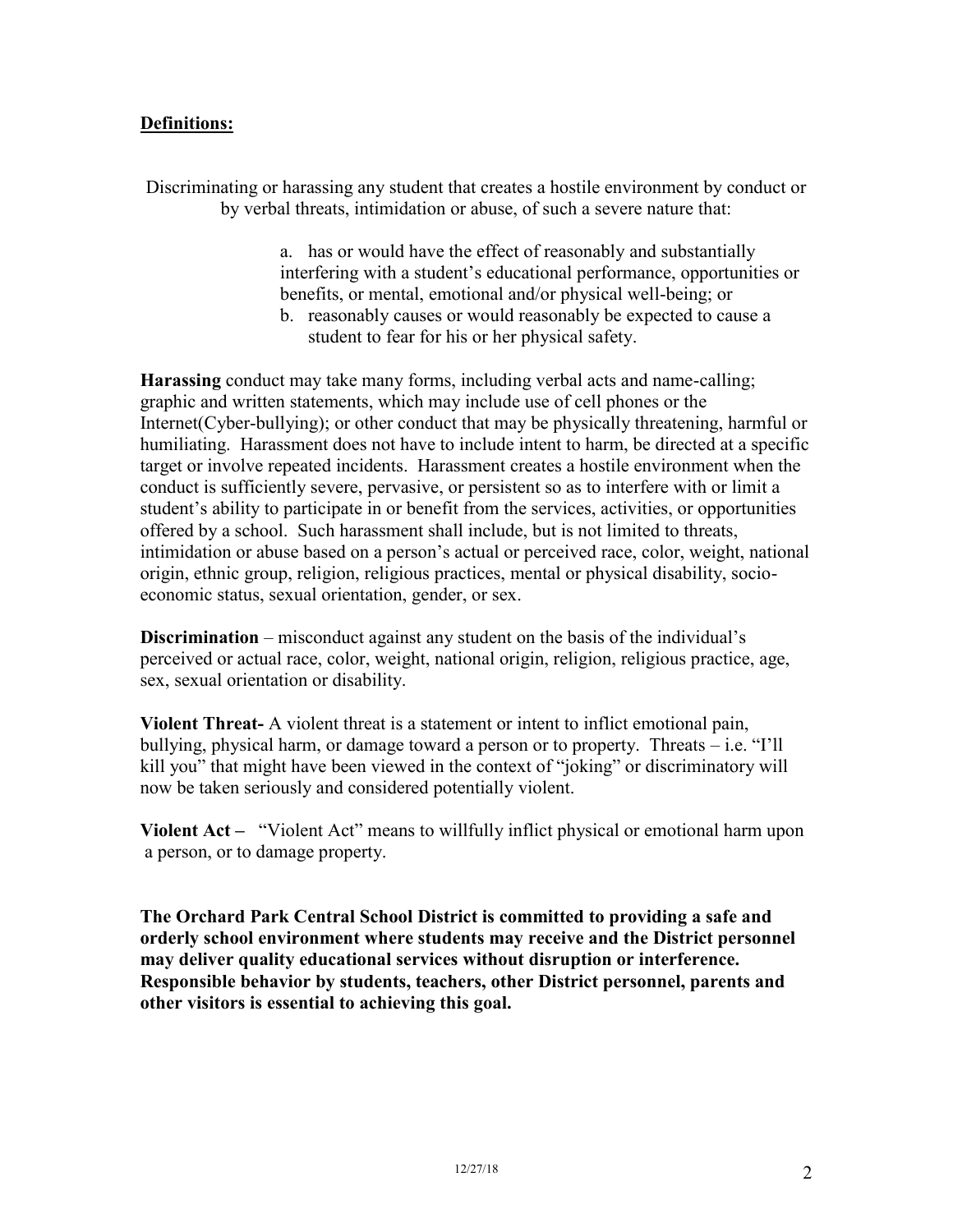**The District has a long-standing set of expectations for conduct on school property and at school functions. These expectations are based on the principles of civility, mutual respect, responsibility, citizenship, character, tolerance, honesty, integrity, and dignity.**

**The Orchard Park Elementary Schools maintain a no tolerance policy with regard to student-initiated violent threats or violent acts directed toward a person or to property. Students engaging in such conduct will be removed from the general student population pending an investigation of the incident.**

**All students are expected to promptly report violent threats or acts to a parent, teacher, staff member, school counselor or principal.**

**The following procedures will be implemented:**

- 1) A student who has initiated a violent threat or act will be removed from regular classes while an investigation is made to determine a course of action.
- 2) As soon as possible, written documentation will be forwarded to the principal describing the circumstances of the violent threat or act. The principal will investigate and consult with appropriate staff.
- 3) If a threat of violence does not pose an immediate danger, the student may be returned to class under the guidelines of a behavior contract set by the principal and reviewed with the student.
- 4) If the facts indicate that a violent threat or act was planned, attempted or committed, the student may be suspended from school and parent notified. The principal in accordance with New York State Education Law and the Commissioner's Regulations will determine the duration of the suspension and will inform the Superintendent and/or local police agency.

**The following are possible consequences for student misbehavior:**

**As part of their education, students need to learn to be responsible. This includes accepting responsibility for their behavior.** 

# **Warning: (Oral/Written)**

Any member of the District staff or its representative may verbally inform a student of the impropriety of his/her conduct (with possible parent contact).

**Teacher disciplinary removal of disruptive students (2 periods)** On occasion, a student's behavior may become disruptive. For purposes of the Code of Conduct, a disruptive student is one who substantially disrupts the educational process or substantially interferes with the teacher's authority over the classroom. A substantial disruption of the educational process or substantial interference with a teacher's authority occurs when a student demonstrates a persistent unwillingness to comply with the teacher's instructions or repeatedly violates the teacher's classroom behavior rules.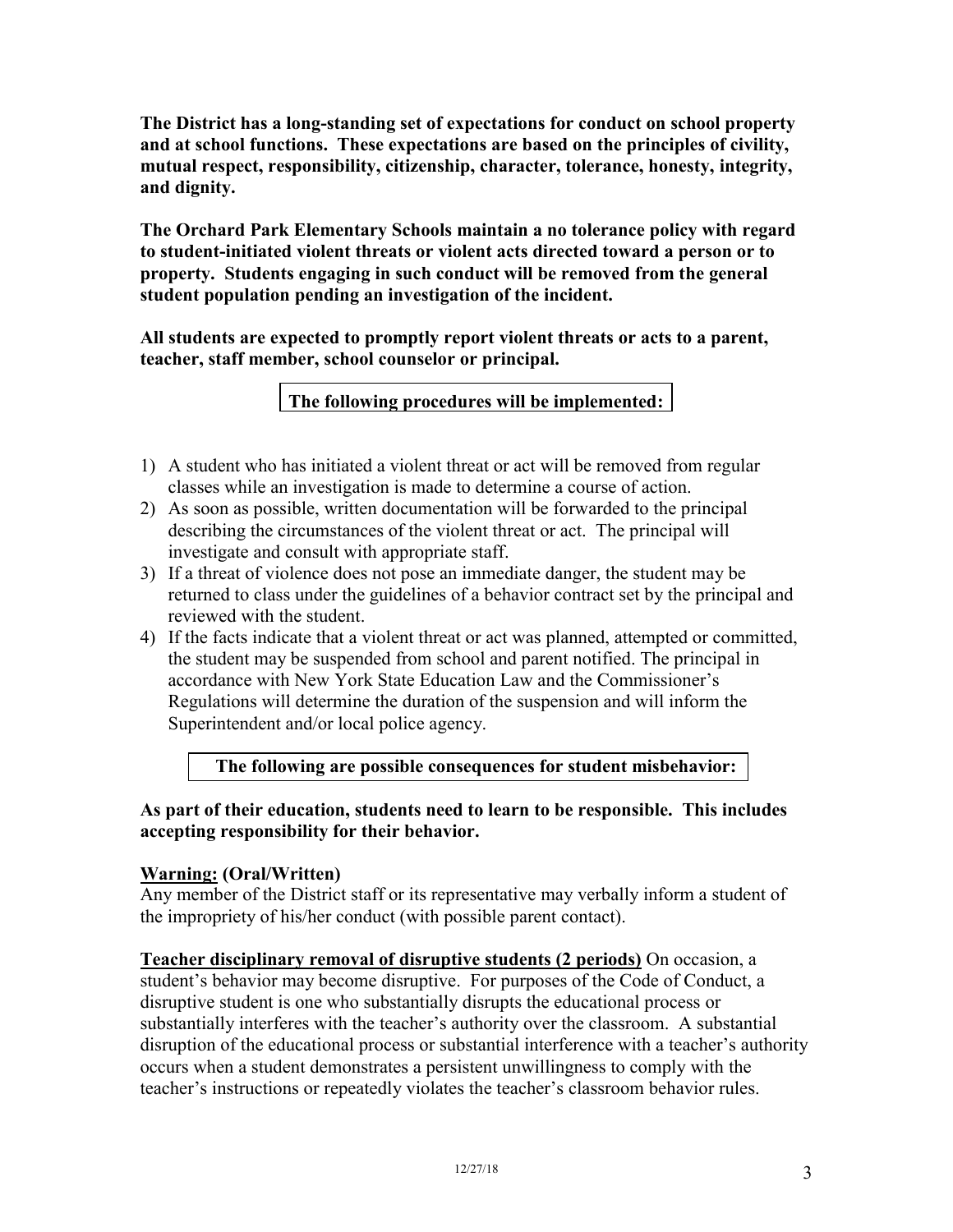## **Teacher Detention***:*

A student is detained after school with a teacher. A student must complete his/her detention before attending any other school activities. School personnel will notify the student's parents/guardians prior to teacher detention.

## **Office Detention:**

A student is detained after the school day and is supervised by school personnel. Students are expected to complete schoolwork or read. Talking or socializing is prohibited. School personnel will notify the student's parents/guardians prior to the office detention.

#### **Suspension from Transportation:**

A student is prohibited from using school provided transportation, however, he/she must attend school. Parents are responsible for arranging transportation to and from school.

#### **Suspension from Social or Extracurricular activities:**

A student is not allowed to participate in or attend school-sponsored activities.

#### **In-School Suspension:**

A student remains in school but is separated from the general student population for an extended period of time. A substitute teacher supervises the student's class work.

#### **Out-of-School Suspension:**

A student is kept out of school pursuant to the processes set forth in Education Law §3214.

# **In-School/Out-of-School Suspension Guidelines:**

## **The following behaviors may merit in-school/out-of-school suspension:**

## **In-School Suspension:**

- a) Violent threat or violent act (at the discretion of the principal)
- b) Fighting
- c) Stealing
- d) Forgery of a parent note (i.e. early dismissal, bus pass, attendance note, etc.)
- e) Vandalism (including destruction of personal property)
- f) Inappropriate language or gestures to an adult
- g) Continued harassment of an individual
- h) Truancy (not reporting to school)
- i) Cheating on tests/quizzes/homework etc.
- j) Discrimination